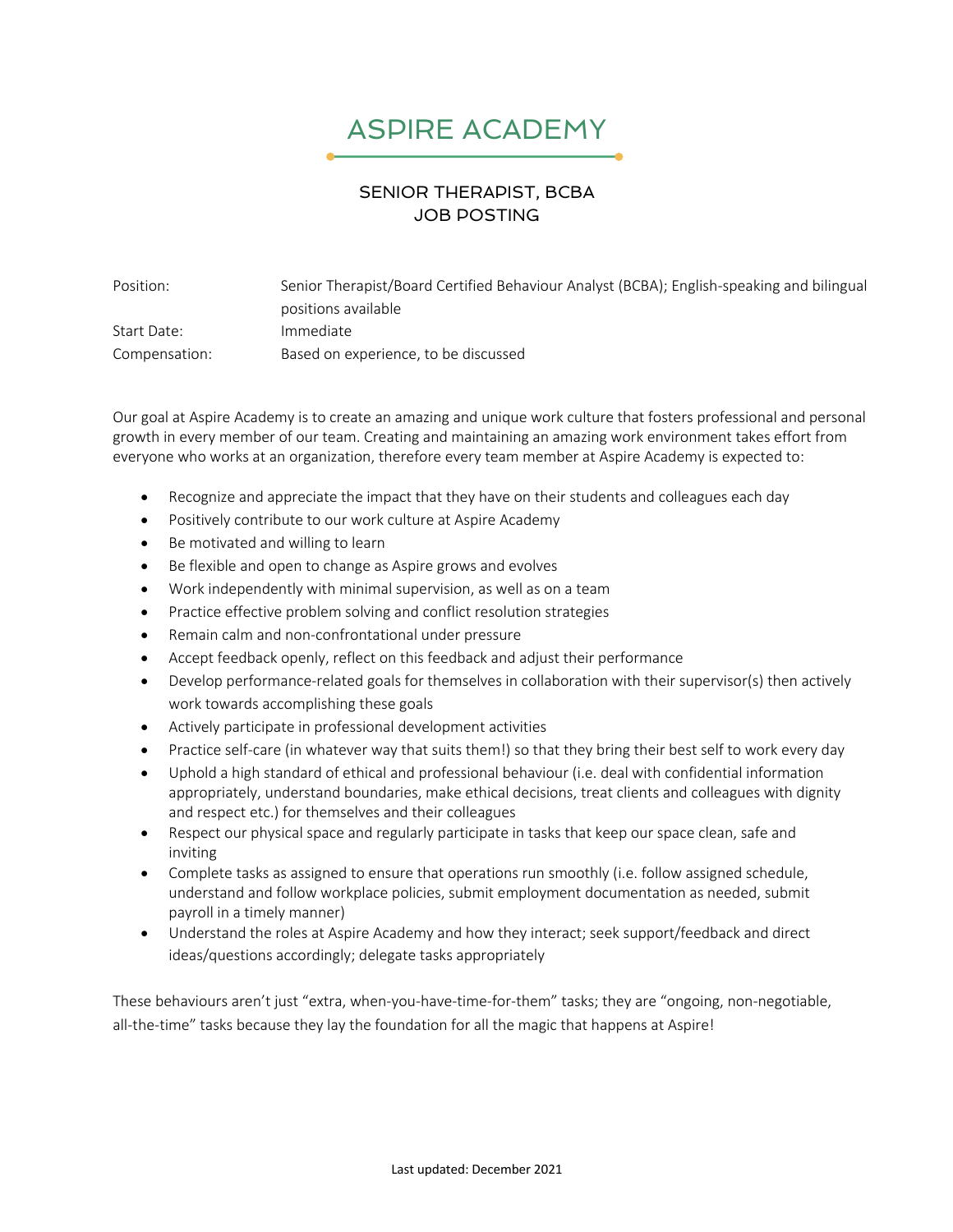At Aspire Academy, Senior Therapists work collaboratively with our Clinical Supervisor, Lead Therapists and Teachers to develop behavioural and academic programs for our students, then provide guidance and support as these programs are implemented. Our unique approach to group learning incorporates a number of different teaching styles (i.e. small group, triadic, dyadic, one-on-one) and requires our team to work in a variety of capacities each day. In order to create an optimal learning environment for our students, our Lead Therapists must think on their feet, problem solve on the spot, and work flexibly and collaboratively as a team. In addition to the behaviours listed above, a Senior Therapist at Aspire:

- Provides ongoing training, clinical supervision, guidance and support to a team of Lead Therapists and Teachers, who in turn support the Educational Therapists who work directly with our students
- Greets new families on their first day and introduce them to their child's team
- Designs and supervises behavioural programming for our students by;
	- o Meeting with parents/guardians to discuss program goals
	- o Reviewing assessment results and setting appropriate goals accordingly
	- o Developing a Program Plan for each of our students
	- o Training and guiding Lead Therapists to ensure that programs are implemented as planned
	- o Supervising each student and their team a minimum of one hour per week
	- o Reviewing program data for each student at least once per week
	- o Adjusting and updating programs as necessary
	- o Providing Lead Therapists with written program updates/feedback after each supervision session
- Works with students as needed (i.e. in order to gain a different perspective, troubleshoot program ideas, model for Lead Therapists, fill in due to staff absences)
- Works collaboratively with our Clinical Supervisor by;
	- o meeting monthly to review student program
	- o seeking ongoing support as needed to ensure that programming is being implemented according to best practice
	- o assisting in the coordination of classroom observations, case load, scheduling and staff absences
- Collaborates with Teacher and Lead Therapist to complete Progress Reports, Report Cards and Individualized Education Plans, then provides completed documents to our Principal and Clinical Supervisor for review
- Participates in Progress Meetings and Individualized Education Plan Meetings
- Communicates with paraprofessionals; observes paraprofessional sessions, adjusts and updates students' programs to reflect paraprofessional goals; provides training and support to Lead Therapists to ensure that these programs are implemented properly
- Communicates with parents/guardians with regards to their child's clinical programming
- Welcomes new staff, introduces new staff to their team members, sets new staff up with training; serves as the Trainer for new staff throughout their initial training (i.e. answers questions, completes guided check-ins, provides feedback etc.)